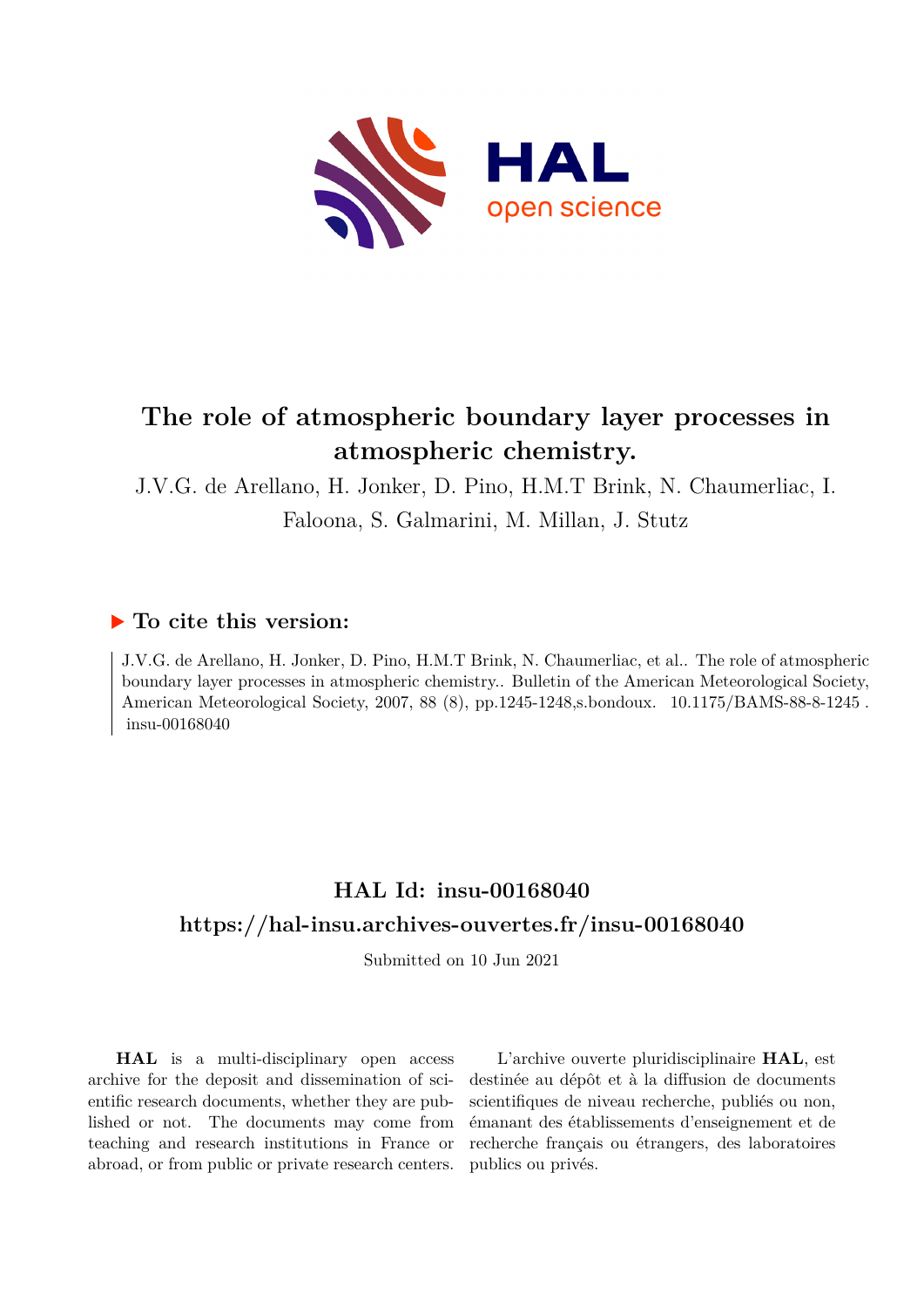# **MEETING SUMMARIES**

# THE ROLE OF ATMOSPHERIC BOUNDARY LAYER PROCESSES IN ATMOSPHERIC CHEMISTRY

BY JORDI VILÀ-GUERAU DE ARELLANO, HARM JONKER, DAVID PINO, HARRY M. TEN BRINK, NADINE CHAUMERLIAC, IAN FALOONA, STEFANO GALMARINI, MILLÁN MILLÁN, AND JOCHEN STUTZ

he importance of atmospheric boundary layer (ABL) dynamics and physics in controlling key aspects of atmospheric chemistry is becoming increasingly recognized. Processes such as dispersion, mixing, transformation, and deposition are strongly dependent on the stratification of the ABL, on the presence of clouds, and on the interaction between land and the ABL. Its location as a buffer region between the biosphere and the free troposphere makes this layer very relevant to air quality issues and the global climate problem. Therefore, to obtain a thorough understanding of the temporal evolution and spatial distribution of atmospheric compounds, it is necessary to investigate the myriad linkages between the prevailing physical processes and the chemistry of their constituents.

In the past, these subjects have often been investigated separately, eliminating the possibility for study of the potential feedbacks and couplings of the relevant processes in atmospheric chemistry.

### RESEARCH SCHOOL ON THE DISCIPLINES OF ATMOSPHERIC PHYSICS AND CHEMISTRY

|  | WHAT: Junior and senior researchers identified, dis- |
|--|------------------------------------------------------|
|  | cussed, and studied outstanding issues related to    |
|  | atmospheric boundary layer processes closely         |
|  | linked to atmospheric chemistry                      |
|  | WHEN: 20-24 November 2006                            |
|  | WHERE: Castelldefels, Spain                          |
|  |                                                      |

Toward the purpose of rectifying this historic segregation, the interdisciplinary "Research School" was organized to narrow the gap between the disciplines of atmospheric physics and chemistry, identify significant gaps of knowledge, and promote vital cross-disciplinary dialog among emerging scientists in both fields.

In November 2006, we held a 5-day Research School attended by 27 students from 12 different

**AFFILIATIONS**: VILÀ-GUERAU DE ARELLANO—Wageningen University, Wageningen, Netherlands; JONKER—Delft University of Technology, Delft, Netherlands; PINO—Universitat Politècnica de Catalunya, Catalunya, Spain; TEN BRINK—Energy Research Centre, Petten, Netherlands; CHAUMERLIAC—CNRS, Université Blaise Pascal, Clermont-Ferrand, France; FALOONA—University of California, Davis, Davis, California; GALMARINI—Joint Research Centre, Ispra, Italy; MILLÁN—Centro de Estudios Ambientales Mediterraneo, Valencia, Spain; STUTZ—University of California,

Los Angeles, Los Angeles, California **CORRESPONDING AUTHOR**: Jordi Vilà-Guerau de Arellano, Wageningen University, P.O. Box 47, 6700 AA Wageningen, Netherlands E-mail: Jordi.Vila@wur.nl

DOI:10.1175/BAMS-88-8-1245

In final form 19 March 2007 ©2007 American Meteorological Society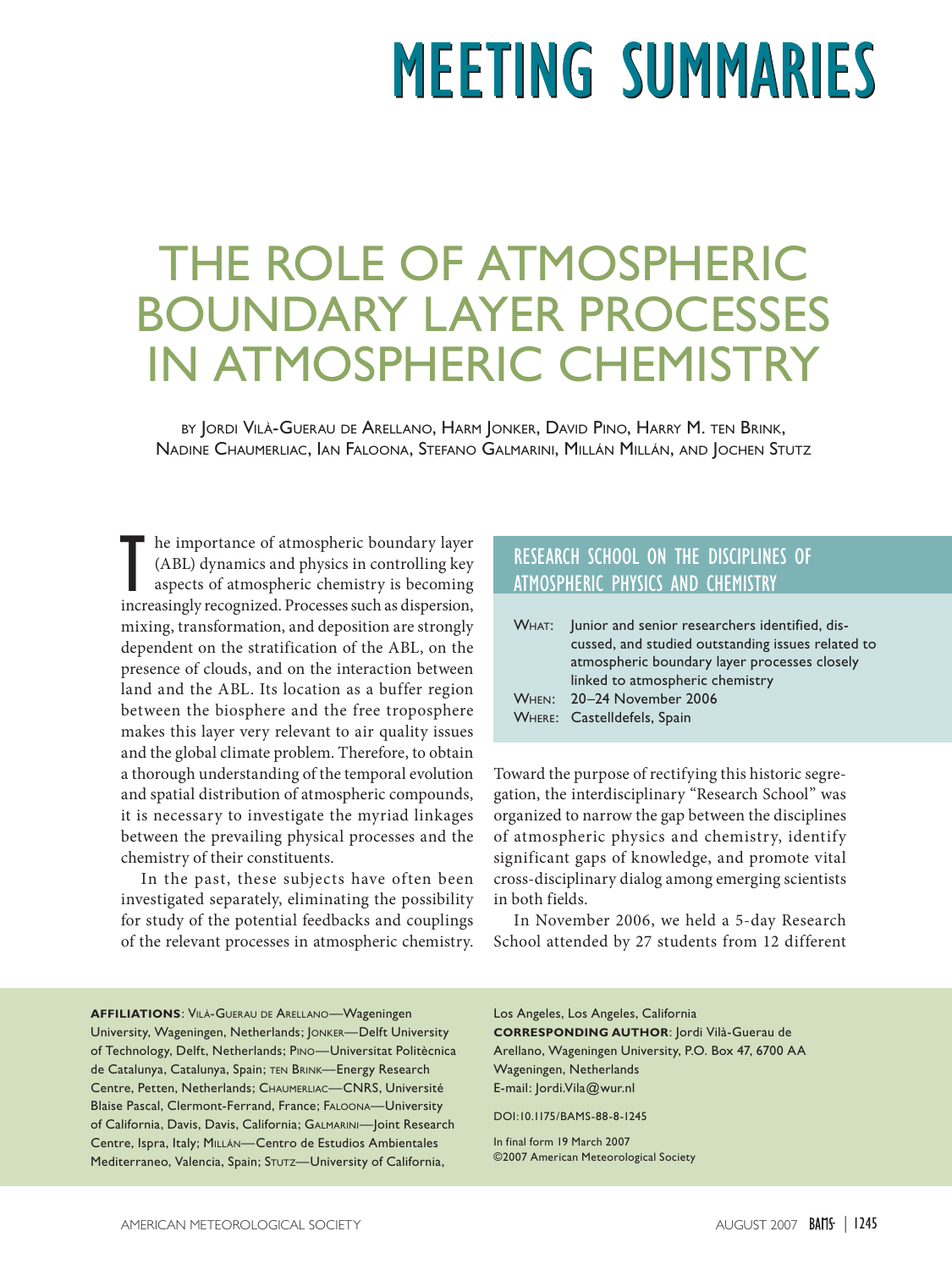nations with different backgrounds in atmospheric chemistry and physics. Nine lecturers explained the fundamental concepts, provided an overview of the current understanding of the subjects, and attempted to identify future research issues. The lectures were complemented by four afternoon practical exercises to apply some of the concepts explained during the morning lectures. The last day was devoted to oral presentations given by the participants. The combination of oral lectures given by senior researchers with the practical exercises proved to be an excellent format to create a discussion forum and learn about possible links between the fields. This was reflected in the discussion on the last day during which the junior scientists proposed challenging research to be tackled in future investigations.

Because of the large span of spatial and temporal scales that characterize the processes in both fields, special care was taken to maintain a good balance of subjects and stress interdisciplinary aspects. At the smaller scales, emphasis was placed on microphysical processes that lead to different chemical paths and aerosol formation. Small-scale turbulence might also enhance or limit the ability of cloud droplets, aerosols, and reactive species to efficiently engage in processes such as coagulation, coalescence, chemical transformation, and deposition. Moving to large scales, the issue of boundary layer clouds was addressed in the Research School because cloud formation and cloud structure are closely linked to the above-mentioned small-scale processes. In addition, clouds modify the structure of the boundary layer by enhancing the vertical transport of atmospheric compounds. Atmospheric stability can inhibit cloud formation, but can also either largely reduce or enhance the dispersion and mixing of species. All these processes and phenomena are controlled by the large diurnal variability over land and the large modifications of the boundary layer depth related to turbulence intensity. In addition, boundary layer development can be strongly perturbed by the presence of a canopy, topography, or induced mesoscale atmospheric circulations caused by surface variations, such as roughness length and soil moisture.

**LECTURES.** Jordi Vilà-Guerau de Arellano (see title page for affiliations) opened the Research School with a talk on the relevant aspects that influence atmospheric chemistry under diurnal convective conditions. Near the surface, the reactivity of species and aerosols can lead to deviations from the "classical" concept of constant flux in the atmospheric surface layer, implying that the deposition

velocities of the atmospheric compounds vary with height. He then discussed the role of large eddies in controlling the chemical reactivity and the additional segregation of species caused by the nonuniformity of the emissions. Presenting large-eddy simulations of turbulent reacting flows in idealized boundary layer conditions, he showed that turbulent fluctuations that create the inefficient mixing can perturb the chemical equilibrium and slow down the chemical transformations, relative to the expectation of a perfectly well-mixed reactor. In spite of the development of new instruments, the lack of experimental evidence is, to a certain extent, hindering the possibility of advancing this theory. His talk concluded with an illustration of the importance of entrainment as the process at the top of the ABL that allows the exchange of atmospheric compounds between the boundary layer and the free troposphere.

The roles of stratification and surface characteristics were recurring themes in the presentation on nocturnal chemistry by Jochen Stutz, and on the role of the canopy and marine environments in chemistry by Ian Faloona. Stutz said there is now convincing experimental evidence that stable stratification is a key factor in the vertical distribution of ozone at night. Based on a combination of observations and modeling, he showed that an altitude-dependent chemistry in the stable nocturnal boundary layer (NBL) leads to zones where different chemical mechanisms deplete ozone and other pollutants. Near the ground chemistry is impacted by the upward transport of freshly emitted species, while the top of the NBL is influenced by the entrainment of compounds from the residual layer. A reactive zone develops between these two borders where active radical chemistry occurs. As a result of emissions, transport, and entrainment, the reaction zone evolves in time from being near the surface (close to the sources) to the top of the NBL. Turbulent intermittent events can mitigate this layering by transporting and mixing species from adjacent levels.

The interaction of layers with differing static stability, such as those encountered in natural plant or urban canopies, made Faloona stress the importance of mixing near the emission and deposition sources and sinks, and in particular the dire inadequacy of eddy diffusivity models in situations where the turbulent mixing elements were of the same size or larger than the principal features of the concentration gradients. Under such flow conditions, it can be quite useful to represent the intermittent ejections and sweep events that characterize turbulence within canopies, because these features can be formally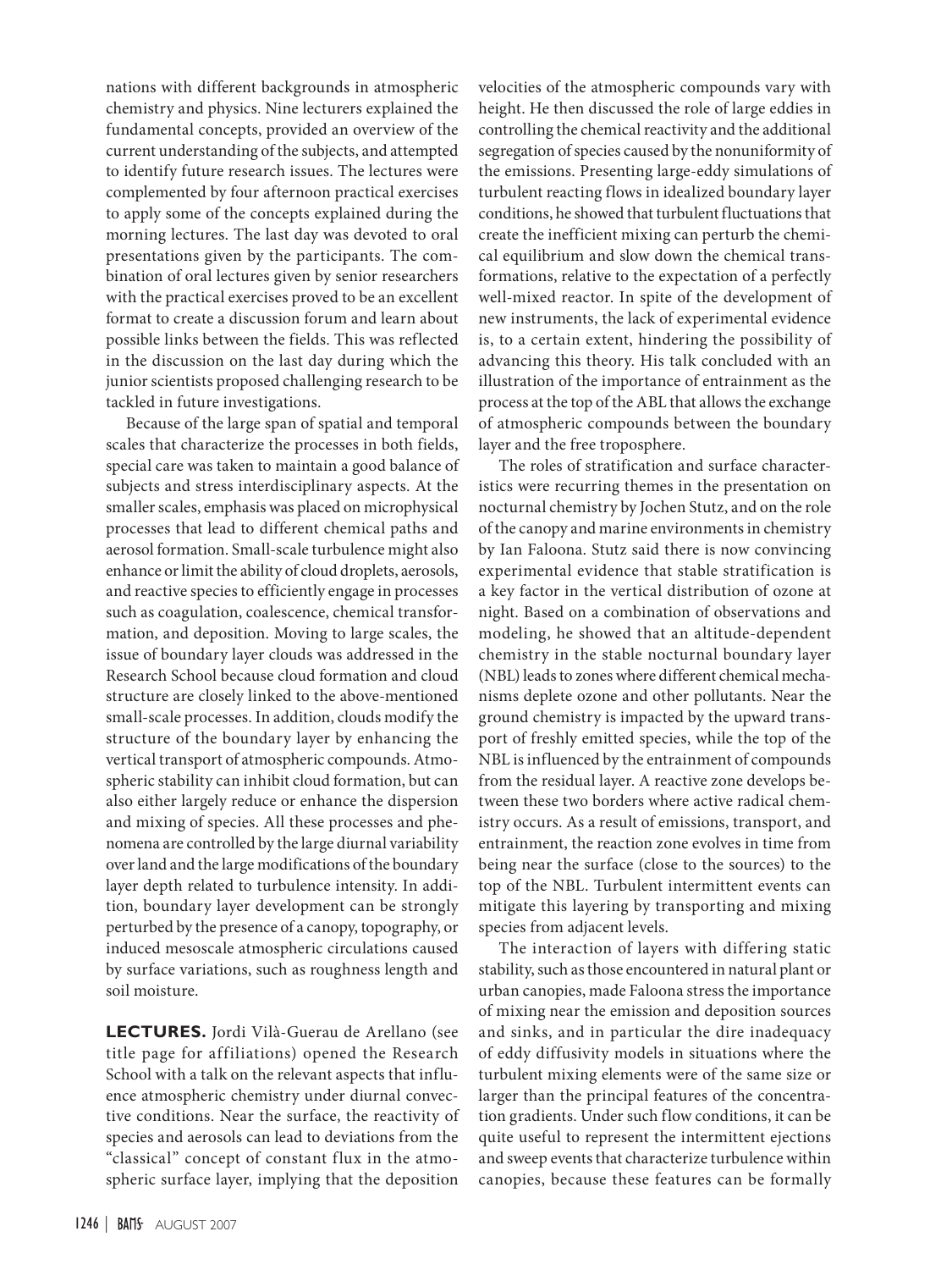analyzed to estimate mean fluxes using a surface renewal model. He concluded his lecture by discussing the role of marine boundary layers in atmospheric chemistry, and some of the most stark differences from their textbook continental counterparts. He also emphasized the influence of biological processes on atmospheric chemistry and physics through the relation of dimethylsulfide emissions to the formation of cloud condensation nuclei and the evolution of marine boundary layer clouds.

Both Stutz and Faloona described the development and application of new instruments that can help improve our understanding of atmospheric compounds in the boundary layer and at the surface. The differential optical absorption spectroscopy (DOAS) has proven to be very efficient at measuring vertical profiles of atmospheric compounds continuously in urban regions. Other instruments based on fast analytical techniques, such as proton transfer reaction mass spectrometry (PTR-MS) or chemiluminescence, in combination with standard micrometeorological techniques, such as ultrasonic anemometry, currently open up the possibility of measuring fluxes of reactive atmospheric compounds, which was previously not possible, using the eddy covariance technique.

Stefano Galmarini surveyed the role of atmospheric turbulence in dispersing atmospheric compounds. This lecture concentrated on point releases represented as a paradigm of any other kind of dispersion (e.g., line, area). After a short historical overview the students were asked for an interpretation of several images of dispersing clouds and to work out the probable phenomenology suggested by the cloud morphology. The common problem of determining dispersion parameters presented as the synthesis of turbulent processes was then tackled from the early heuristic formulations to those based on the latest results using the large-eddy simulation technique. Plume rise and removal mechanisms followed with special emphasis on chemical reaction and the role of turbulent mixing in controlling the reactivity in a dispersing cloud. The more advanced approaches of Eulerian and Lagrangian dispersion models were then presented as suitable approaches for simulating the short, medium, and long ranges. Galmarini concluded by presenting examples of future research issues, such as the dispersion in urban areas, which is usually characterized by the heterogeneity of the emissions.

The role of sea-breeze circulations, flows driven by orography, and thermal lows on air pollution were thoroughly discussed by Millán Millán. These

mesoscale flows strongly perturb the boundary layer development, and, as a consequence, the distribution of greenhouse gases and reactive compounds that are emitted or formed are mainly driven by these mesoscale circulations. The budget of these atmospheric compounds is largely controlled by the coupling of surface, boundary layer, and mesoscale circulations during the day. Large amounts of the compounds are transported to the sea by return circulations aloft, and are stored in layers above the sea during the night. The onset of diurnal processes transports them back to the land. Millán closed his talk by pointing out the modeling challenges ahead, particularly in meteorological situations characterized by the relation between boundary layer processes and induced mesoscale phenomena.

Progress and challenges in understanding the feedback between cloud dynamics, microphysics, and chemistry were the topics of several lectures. Harm Jonker reviewed the main concepts of wet thermodynamics and the implications in the description of boundary layer clouds. The presence of clouds, for instance, fair weather clouds or shallow cumuli, modifies the structure and growth of the boundary layer, promoting the formation of thermal chimneys that enhance the vertical transport of pollutants emitted at the surface. He stressed the need to thoroughly understand the dynamics that relate the subcloud layer and the cloud layer to the surrounding environment in order to assess the fate of the atmospheric compounds. Jonker further explained that the characterization of these cloudy boundary layers is linked to perturbations of the chemical equilibrium caused by the clouds themselves disturbing the ultraviolet radiative transfer.

Harry ten Brink reviewed the role of aerosols in cloud formation and chemistry, and their role, not yet well understood or quantified, in regulating the climate. He pointed out some of the difficulties in measuring them because of the semivolatility of many of their components. Based on continuous observations of ammonium nitrate at Cabauw, Netherlands, he showed the need to analyze the measurements together with observations of surface processes and boundary layer dynamics.

Nadine Chaumerliac discussed the role of cloud microphysics and dynamics. She emphasized the importance of maintaining a balance in parameterizations of clouds to include radiation processes (at the mesoscale), dynamics (cloud scale), microphysics (particle scale), and multiphase chemistry (at the smallest molecular scale). The aerosol and cloud microphysics, and in particular the interactions